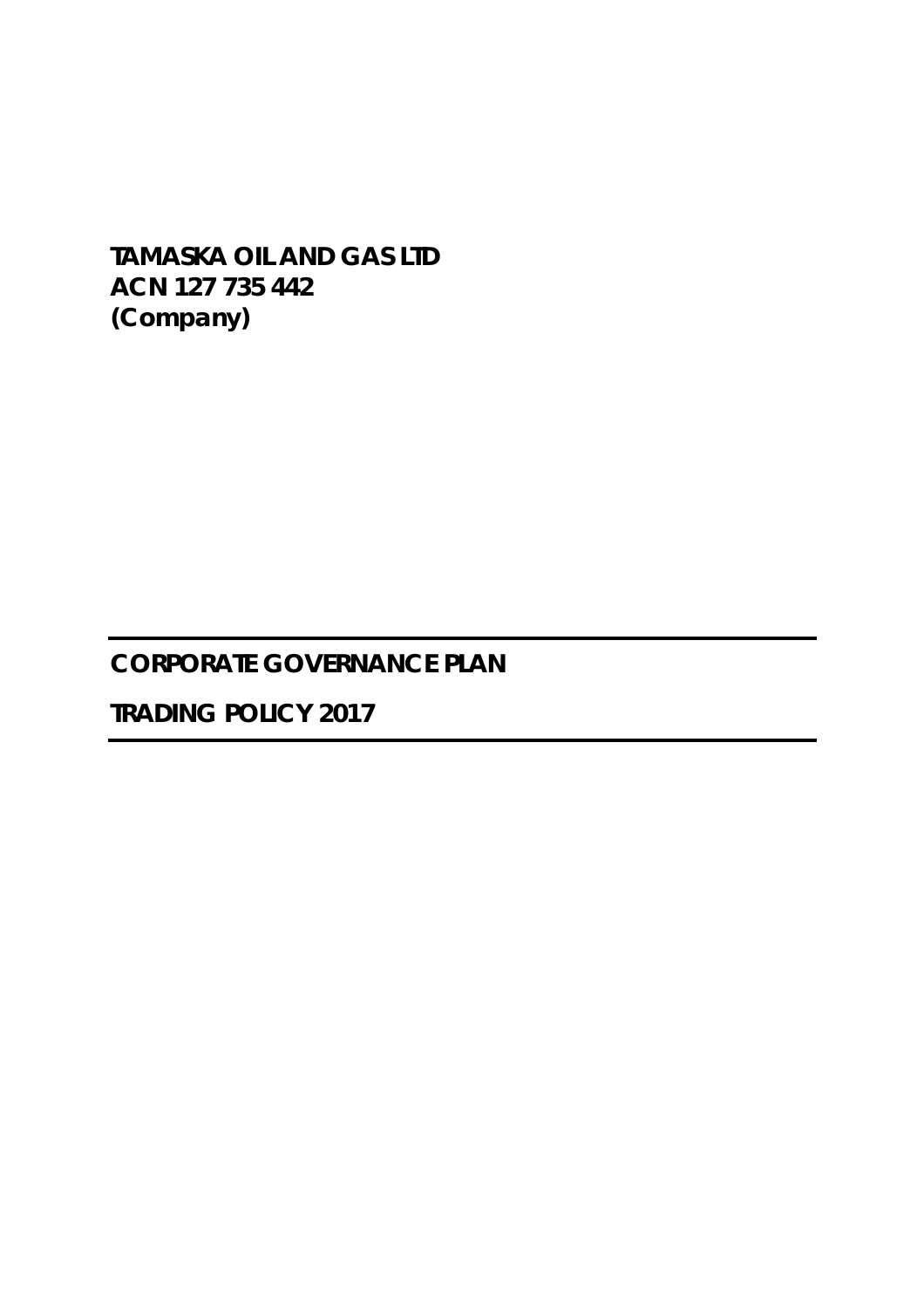# **SCHEDULE 9 – TRADING POLICY**

## **1. INTRODUCTION**

These guidelines set out the policy on the sale and purchase of securities in the Company by its Key Management Personnel.

Key Management Personnel are those persons having authority and responsibility for planning, directing and controlling the activities of the entity, directly or indirectly, including any Director (whether executive or otherwise) of that entity.

The Company has determined that its Key Management Personnel are its Directors and those employees directly reporting to the Managing Director.

Key Management Personnel are encouraged to be long-term holders of the Company's securities. However, it is important that care is taken in the timing of any purchase or sale of such securities.

The purpose of these guidelines is to assist Key Management Personnel to avoid conduct known as 'insider trading'. In some respects, the Company's policy extends beyond the strict requirements of the *Corporations Act 2001* (Cth).

## **1. WHAT TYPES OF TRANSACTIONS ARE COVERED BY THIS POLICY?**

This policy applies to both the sale and purchase of any securities of the Company and its subsidiaries on issue from time to time.

## **2. WHAT IS INSIDER TRADING?**

#### **2.1 Prohibition**

Insider trading is a criminal offence. It may also result in civil liability. In broad terms, a person will be guilty of insider trading if:

- (a) that person possesses information which is not generally available to the market and, if it were generally available to the market, would be likely to have a material effect on the price or value of the Company's securities (ie information that is 'price sensitive'); and
- (b) that person:
	- (i) buys or sells securities in the Company; or
	- (ii) procures someone else to buy or sell securities in the Company; or
	- (iii) passes on that information to a third party where that person knows, or ought reasonably to know, that the third party would be likely to buy or sell the securities or procure someone else to buy or sell the securities of the Company.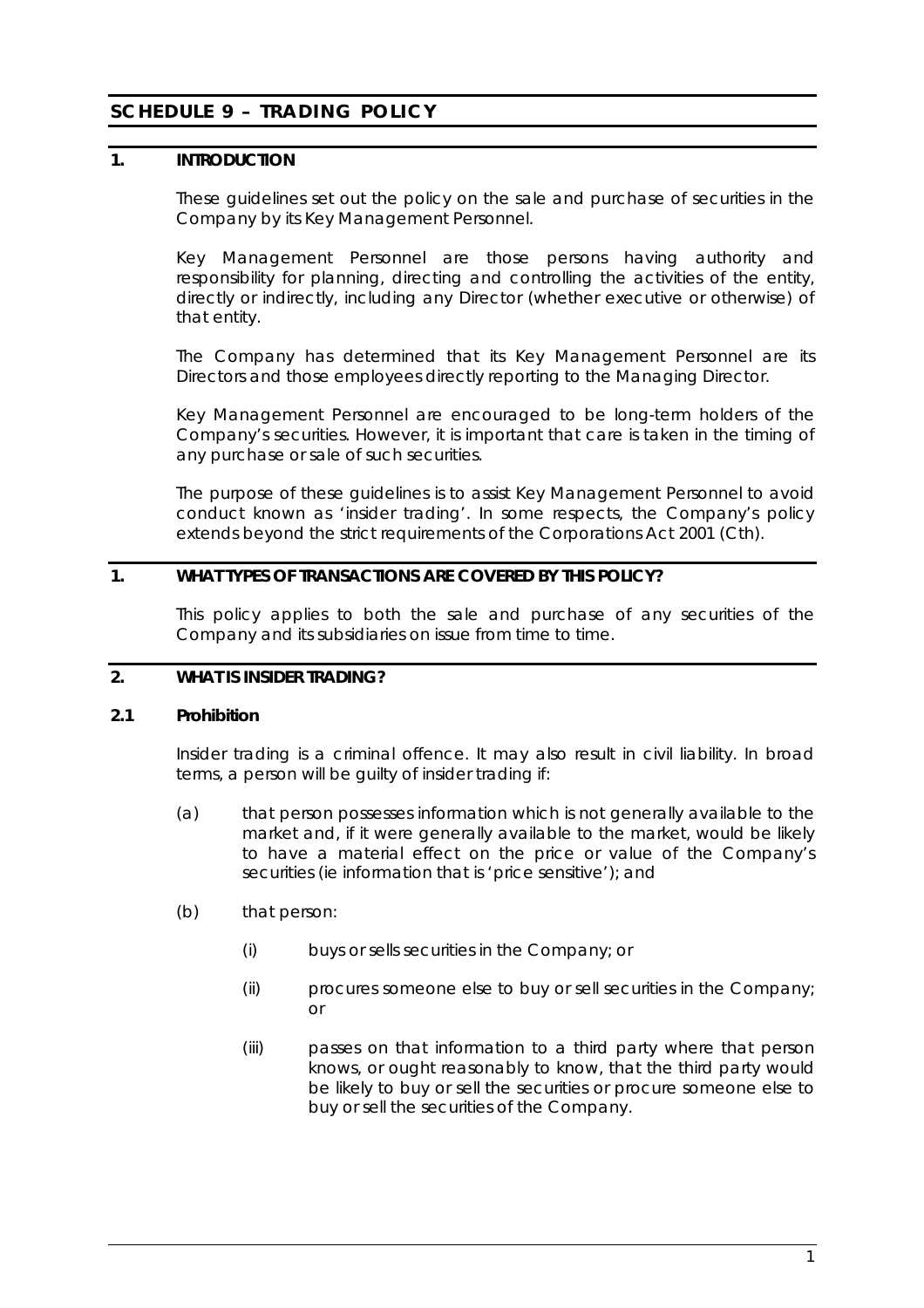## **2.2 Examples**

To illustrate the prohibition described above, the following are possible examples of price sensitive information which, if made available to the market, may be likely to materially affect the price of the Company's securities:

- (a) the Company considering a major acquisition;
- (b) the threat of major litigation against the Company;
- (c) the Company's revenue and profit or loss results materially exceeding (or falling short of) the market's expectations;
- (d) a material change in debt, liquidity or cash flow;
- (e) a significant new development proposal (e.g. new product or technology);
- (f) the grant or loss or a major contract;
- (g) a management or business restructuring proposal;
- (h) a share issue proposal;
- (i) an agreement or option to acquire an interest in a mining tenement, or to enter into a joint venture or farm-in or farm-out arrangement in relation to a mining tenement; and
- (j) significant discoveries, exploration results, or changes in reserve/resource estimates from mining tenements in which the Company has an interest.

#### **2.3 Dealing through third parties**

The insider trading prohibition extends to dealings by individuals through nominees, agents or other associates, such as family members, family trusts and family companies (referred to as "**Associates**" in these guidelines).

#### **2.4 Information however obtained**

It does not matter how or where the person obtains the information – it does not have to be obtained from the Company to constitute inside information.

#### **2.5 Employee share schemes**

The prohibition does not apply to acquisitions of shares or options by employees made under employee share or option schemes, nor does it apply to the acquisition of shares as a result of the exercise of options under an employee option scheme. However, the prohibition does apply to the sale of shares acquired under an employee share scheme and also to the sale of shares acquired following the exercise of an option granted under an employee option scheme.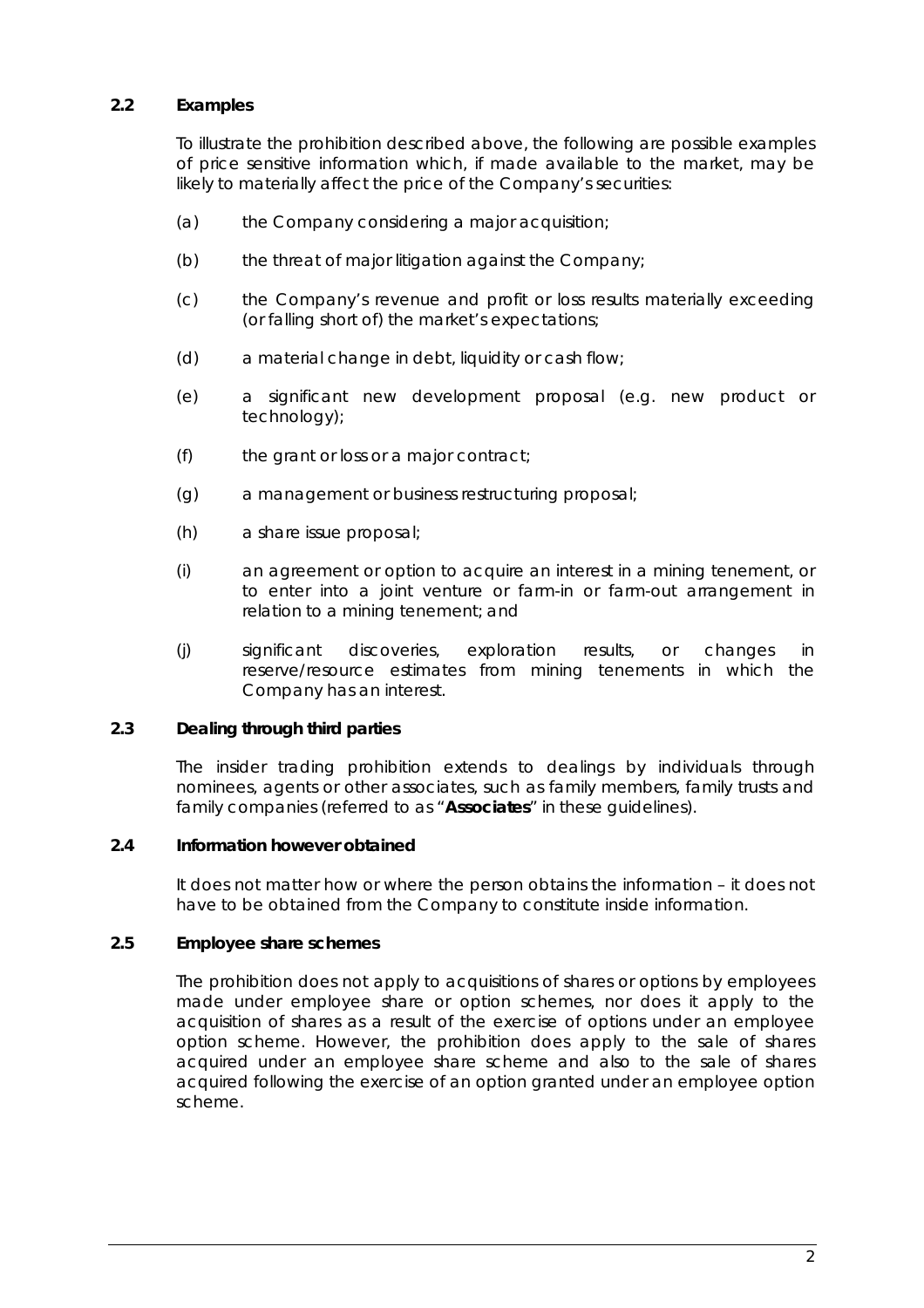## **3. GUIDELINES FOR TRADING IN THE COMPANY'S SECURITIES**

#### **3.1 General rule**

Key Management Personnel must not, except in exceptional circumstances deal in securities of the Company during the following periods:

- (a) two weeks prior to, and 48 hours after the release of the Company's Annual Financial Report;
- (b) two weeks prior to, and 48 hours after the release of the Half Year Financial Report of the Company; and
- (c) two weeks prior to, and 48 hours after the release of the Company's quarterly reports (if applicable),

#### (together the **Closed Periods**).

The Company may at its discretion vary this rule in relation to a particular Closed Periods by general announcement to all Key Management Personnel either before or during the Closed Periods. However, if a Key Management Personnel is in possession of price sensitive information which is not generally available to the market, then he or she must not deal in the Company's securities at **any** time.

#### **3.2 No short-term trading in the Company's securities**

Key Management Personnel should never engage in short-term trading of the Company's securities except for the exercise of options where the shares will be sold shortly thereafter.

## **3.3 Securities in other companies**

Buying and selling securities of other companies with which the Company may be dealing is prohibited where an individual possesses information which is not generally available to the market and is 'price sensitive'. For example, where an individual is aware that the Company is about to sign a major agreement with another company, they should not buy securities in either the Company or the other company.

## **3.4 Exceptions**

- (a) Key Management Personnel may at any time:
	- (i) acquire ordinary shares in the Company by conversion of securities giving a right of conversion to ordinary shares;
	- (ii) acquire Company securities under a bonus issue made to all holders of securities of the same class;
	- (iii) acquire Company securities under a dividend reinvestment, or top-up plan that is available to all holders or securities of the same class;
	- (iv) acquire, or agree to acquire or exercise options under an employee incentive scheme (as that term is defined in the ASX Listing Rules);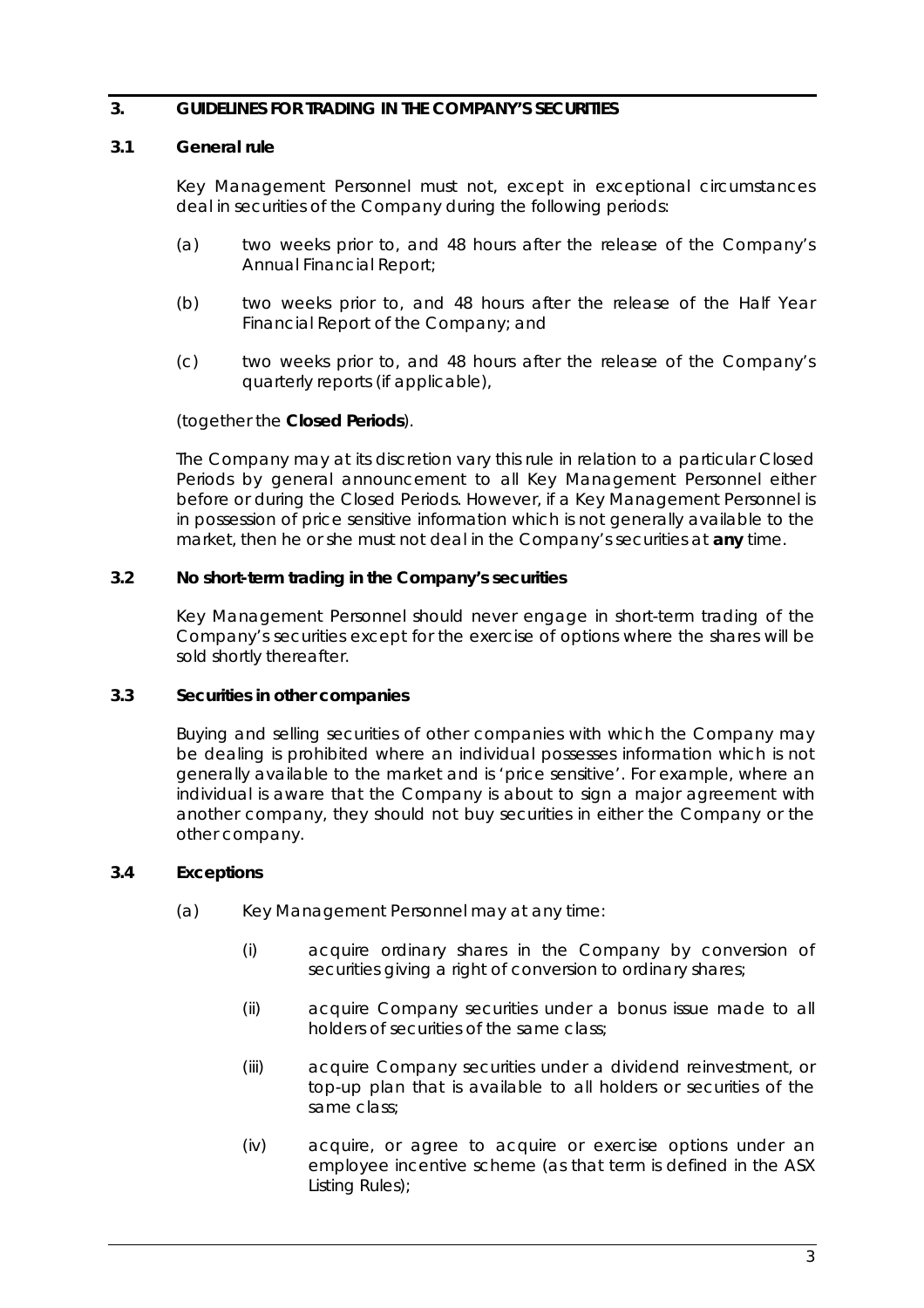- (v) withdraw ordinary shares in the Company held on behalf of the Key Management Personnel in an employee incentive scheme (as that term is defined in the ASX Listing Rules) where the withdrawal is permitted by the rules of that scheme;
- (vi) acquire ordinary shares in the Company as a result of the exercise of options held under an employee option scheme;
- (vii) transfer securities of the Company already held into a superannuation fund or other saving scheme in which the restricted person is a beneficiary;
- (viii) make an investment in, or trade in units of, a fund or other scheme (other than a scheme only investing in the securities of the Company) where the assets of the fund or other scheme are invested at the discretion of a third party;
- (ix) where a restricted person is a trustee, trade in the securities of the Company by that trust, provided the restricted person is not a beneficiary of the trust and any decision to trade during a prohibited period is taken by the other trustees or by the investment managers independently of the restricted person;
- (x) undertake to accept, or accept, a takeover offer;
- (xi) trade under an offer or invitation made to all or most of the security holders, such as a rights issue, a security purchase plan, a dividend or distribution reinvestment plan and an equal access buy-back, where the plan that determines the timing and structure of the offer has been approved by the Board. This includes decisions relating to whether or not to take up the entitlements and the sale of entitlements required to provide for the take up of the balance of entitlements under a renounceable pro rata issue;
- (xii) dispose of securities of the Company resulting from a secured lender exercising their rights, for example, under a margin lending arrangement;
- (xiii) exercise (but not sell securities following exercise) an option or a right under an employee incentive scheme, or convert a convertible security, where the final date for the exercise of the option or right, or the conversion of the security, falls during a prohibited period or the Company has had a number of consecutive prohibited periods and the restricted person could not reasonably have been expected to exercise it at a time when free to do so; or
- (xiv) trade under a non-discretionary trading plan for which prior written clearance has been provided in accordance with procedures set out in this Policy.
- (b) In respect of any share or option plans adopted by the Company, it should be noted that it is not permissible to provide the exercise price of options by selling the shares acquired on the exercise of these options unless the sale of those shares occurs outside the periods specified in paragraph 3.1.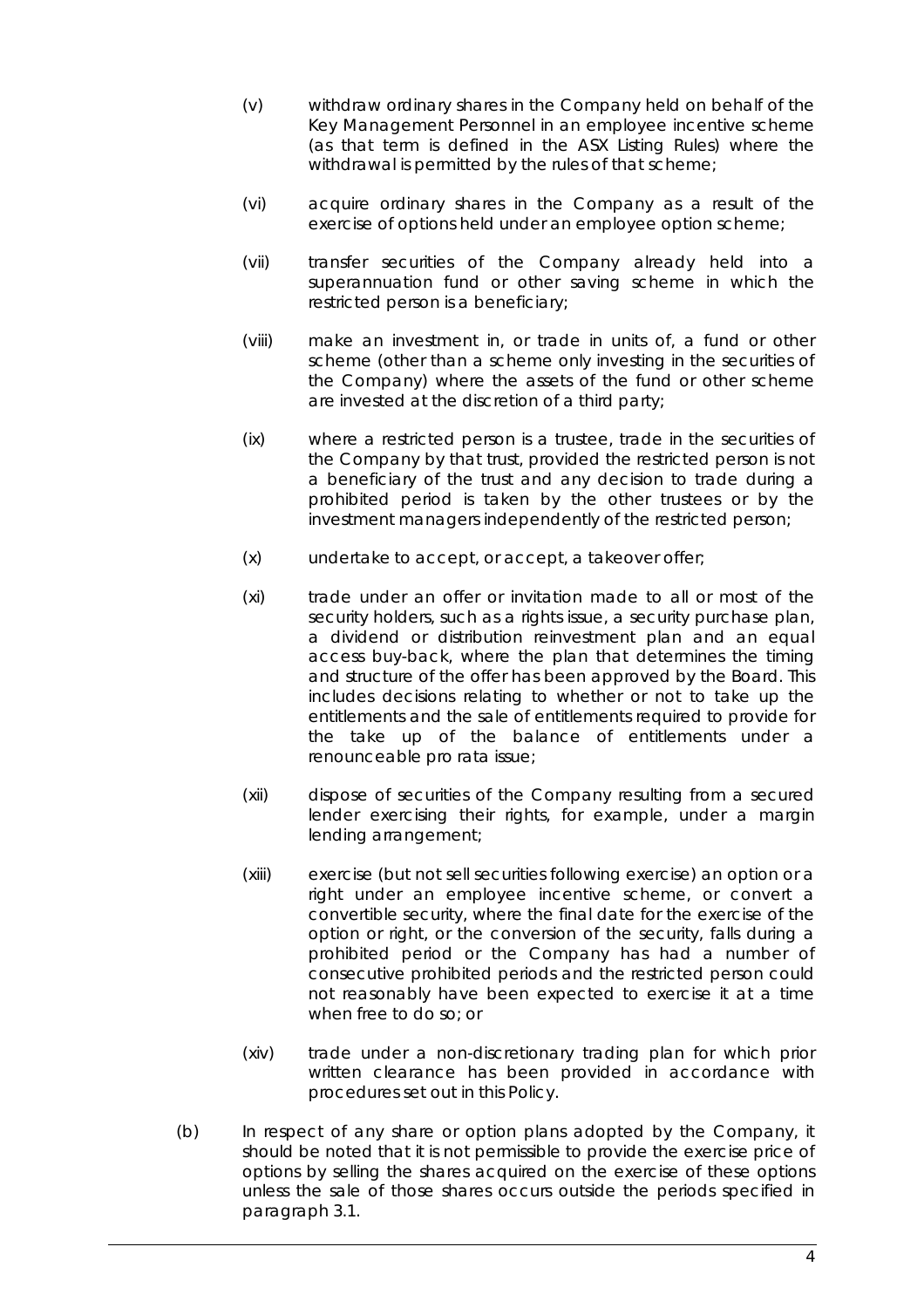Were this is to occur at a time when the person possessed inside information, then the sale of Company securities would be a breach of insider trading laws, even though the person's decision to sell was not influenced by the inside information that the person possessed and the person may not have made a profit on the sale. Where Company securities are provided to a lender as security by way of mortgage or charge, a sale that occurs under that mortgage or charge as a consequence of default would not breach insider trading laws.

## **3.5 Notification of periods when Key Management Personnel are not permitted to trade**

The Company Secretary will endeavour to notify all Key Management Personnel of the times when they are not permitted to buy or sell the Company's securities as set out in paragraph 3.1.

## **4. APPROVAL AND NOTIFICATION REQUIREMENTS**

#### **4.1 Approval requirements**

(a) Any Key Management Personnel (other than the Chairman) wishing to buy, sell or exercise rights in relation to the Company's securities must obtain the prior written approval of the Chairman or the Board before doing so.

## **4.2 Approvals to buy or sell securities**

- (a) All requests to buy or sell securities as referred to in paragraph 4.1 must include the intended volume of securities to be purchased or sold and an estimated time frame for the sale or purchase.
- (b) Copies of written approvals must be forwarded to the Company Secretary prior to the approved purchase or sale transaction.

## **4.3 Notification**

Subsequent to approval obtained in accordance with paragraphs 4.1 and 4.2, any Key Management Personnel who (or through his or her Associates) buys, sells, or exercises rights in relation to Company securities **must** notify the Company Secretary in writing of the details of the transaction within two (2) business days of the transaction occurring. This notification obligation **operates at all times** and includes applications for acquisitions of shares or options by employees made under employee share or option schemes and also applies to the acquisition of shares as a result of the exercise of options under an employee option scheme.

#### **4.4 Key Management Personnel sales of securities**

Key Management Personnel need to be mindful of the market perception associated with any sale of Company securities and possibly the ability of the market to absorb the volume of shares being sold. With this in mind, the management of the sale of any significant volume of Company securities (ie a volume that would represent a volume in excess of 10% of the total securities held by the seller prior to the sale, or a volume to be sold that would be in excess of 10% of the average daily traded volume of the shares of the Company on the ASX for the preceding 20 trading days) by a Key Management Personnel needs to be discussed with the Board and the Company's legal advisers prior to the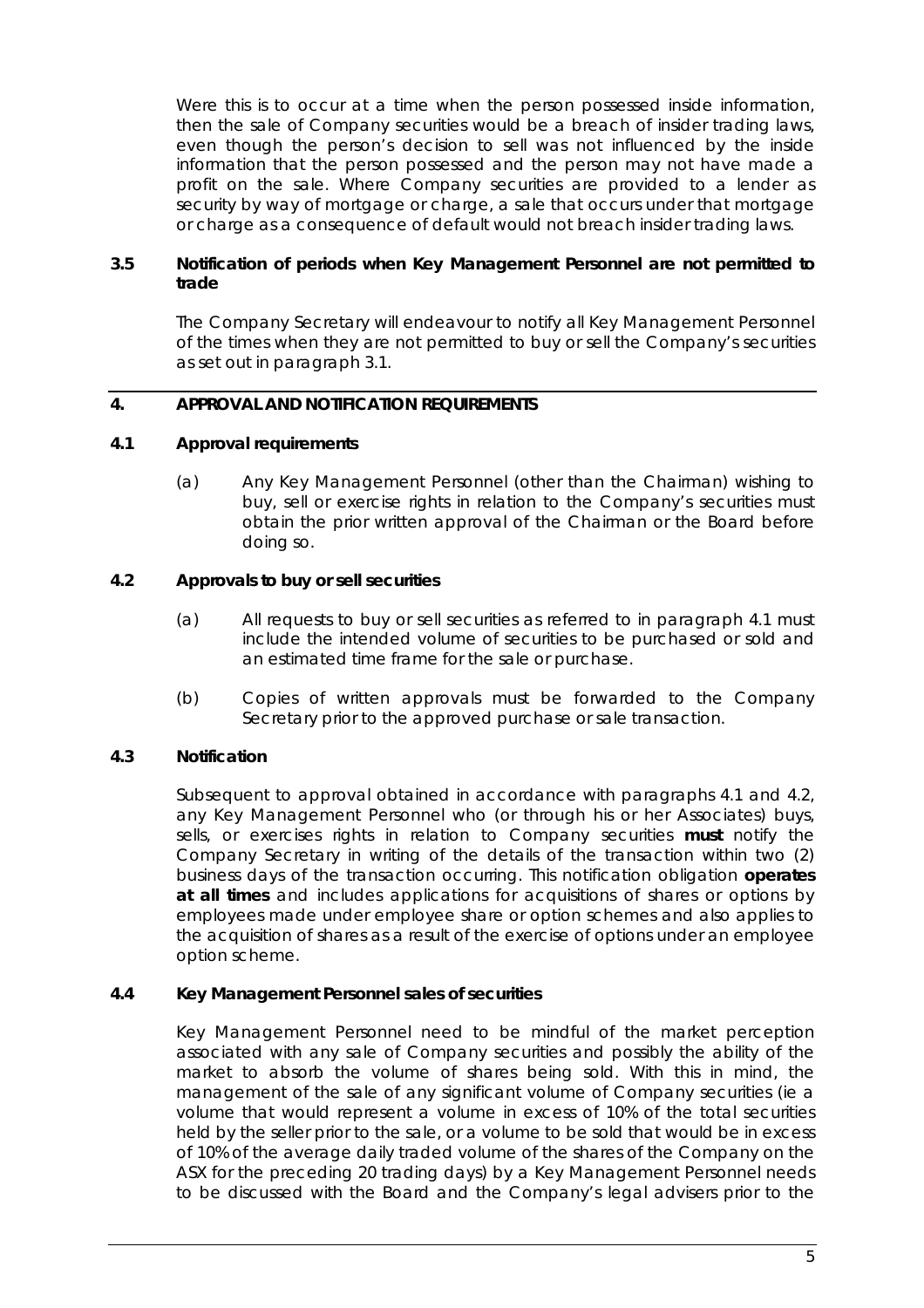execution of any sale. These discussions need to be documented in the form of a file note, to be retained by the Company Secretary.

#### **4.5 Exemption from Closed Periods restrictions due to exceptional circumstance**

Key Management Personnel who are not in possession of inside information in relation to the Company, may be given prior written clearance by the Managing Director (or in the case of the Managing Director by all other members of the Board) to sell or otherwise dispose of Company securities in a Closed Period where the person is in severe financial hardship or where there are exceptional circumstances as set out in this policy.

#### **4.6 Severe financial hardship or exceptional circumstances**

The determination of whether a Key Management Personnel is in severe financial hardship will be made by the Managing Director (or in the case of the Managing Director by all other members of the Board).

A financial hardship or exceptional circumstances determination can only be made by examining all of the facts and if necessary obtaining independent verification of the facts from banks, accountants or other like institutions.

## **4.7 Financial hardship**

Key Management Personnel may be in severe financial hardship if they have a pressing financial commitment that cannot be satisfied other than by selling the securities of the Company.

In the interests of an expedient and informed determination by the Managing Director (or all other members of the Board as the context requires), any application for an exemption allowing the sale of Company securities in a Closed Period based on financial hardship must be made in writing stating all of the facts and be accompanied by copies of relevant supporting documentation, including contact details of the person's accountant, bank and other such independent institutions (where applicable).

Any exemption, if issued, will be in writing and shall contain a specified time period during which the sale of securities can be made.

## **4.8 Exceptional circumstances**

Exceptional circumstances may apply to the disposal of Company securities by a Key Management Personnel if the person is required by a court order, a court enforceable undertaking for example in a bona fide family settlement, to transfer or sell securities of the Company, or there is some other overriding legal or regulatory requirement to do so.

Any application for an exemption allowing the sale of Company securities in a Closed Period based on exceptional circumstances must be made in writing and be accompanied by relevant court and/or supporting legal documentation (where applicable).

Any exemption, if issued, will be in writing and shall contain a specified time period during which the sale of securities can be made.